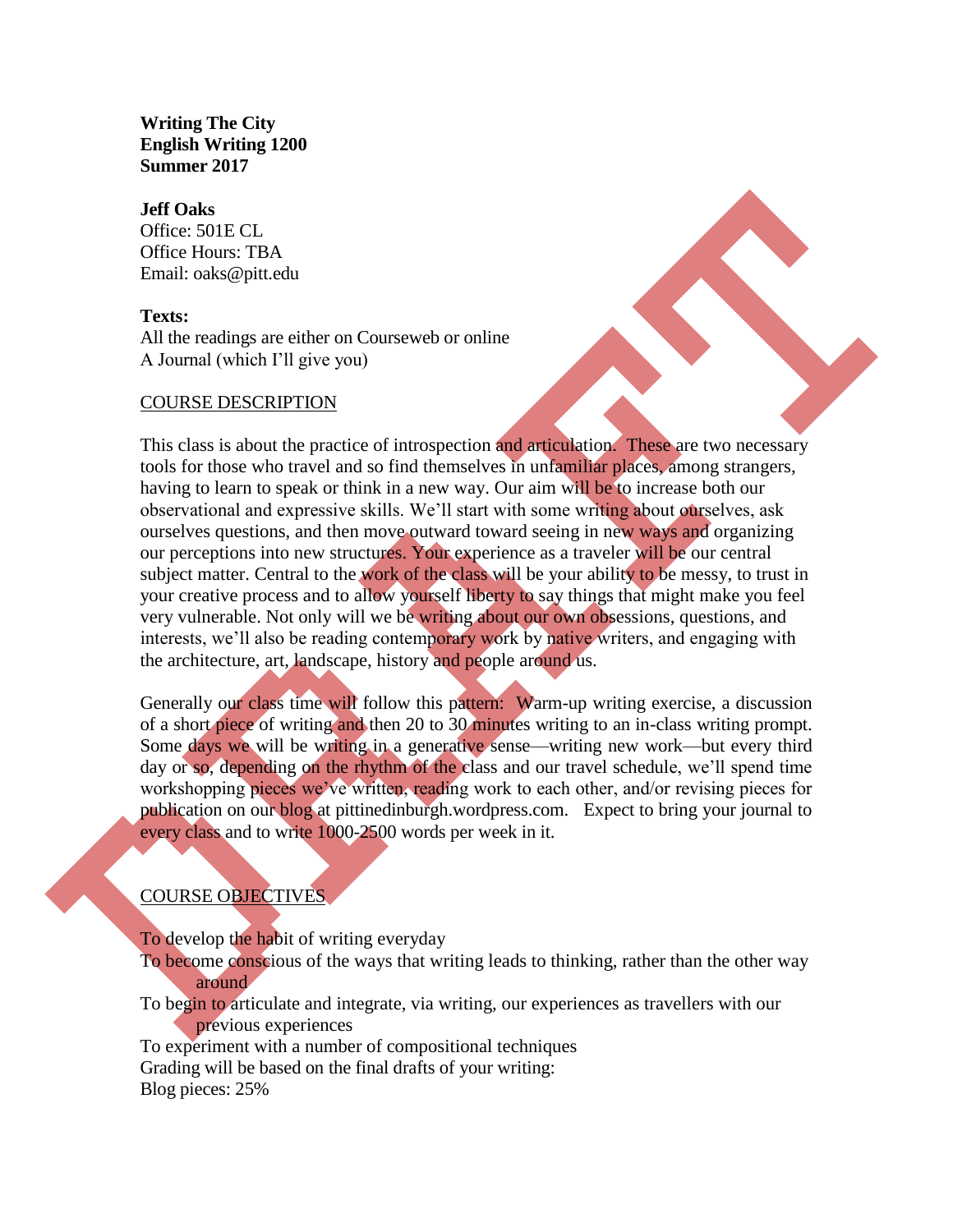Travel piece: 25% Walk piece: 25%

Class participation and attendance: 25%

#### **Disability Resource Services**

If you have a disability for which you are or may be requesting an accommodation, you are encouraged to contact both your instructor and the Office of Disability Resources and Services, 140 William Pitt Union, 412-648-7890, as early as possible in the term. Disability Resources and Services will verify your disability and determine reasonable accommodations for this course.

# **Academic Integrity Policy**

Cheating/plagiarism will not be tolerated. Students suspected of violating the University of Pittsburgh Policy on Academic Integrity, noted below, will be required to participate in the outlined procedural process as initiated by the instructor. A minimum sanction of a zero score for the quiz, exam or paper will be imposed. (For the full Academic Integrity policy, go to [www.provost.pitt.edu/info/ai1.html.](http://www.provost.pitt.edu/info/ai1.html))

# **E-mail Communication Policy**

Each student is issued a University e-mail address (username@pitt.edu) upon admittance. This e-mail address may be used by the University for official communication with students. Students are expected to read e-mail sent to this account on a regular basis. Failure to read and react to University communications in a timely manner does not absolve the student from knowing and complying with the content of the communications. The University provides an e-mail forwarding service that allows students to read their e-mail via other service providers (e.g., Hotmail, AOL, Yahoo). Students that choose to forward their e-mail from their pitt.edu address to another address do so at their own risk. If e-mail is lost as a result of forwarding, it does not absolve the student from responding to official communications sent to their University e-mail address. To forward e-mail sent to your University account, go to [http://accounts.pitt.edu,](http://accounts.pitt.edu/) log into your account, click on **Edit Forwarding Addresses**, and follow the instructions on the page. Be sure to log out of your account when you have finished. (For the full Email Communication Policy, go to [www.bc.pitt.edu/policies/policy/09/09-10-01.html.](http://www.bc.pitt.edu/policies/policy/09/09-10-01.html))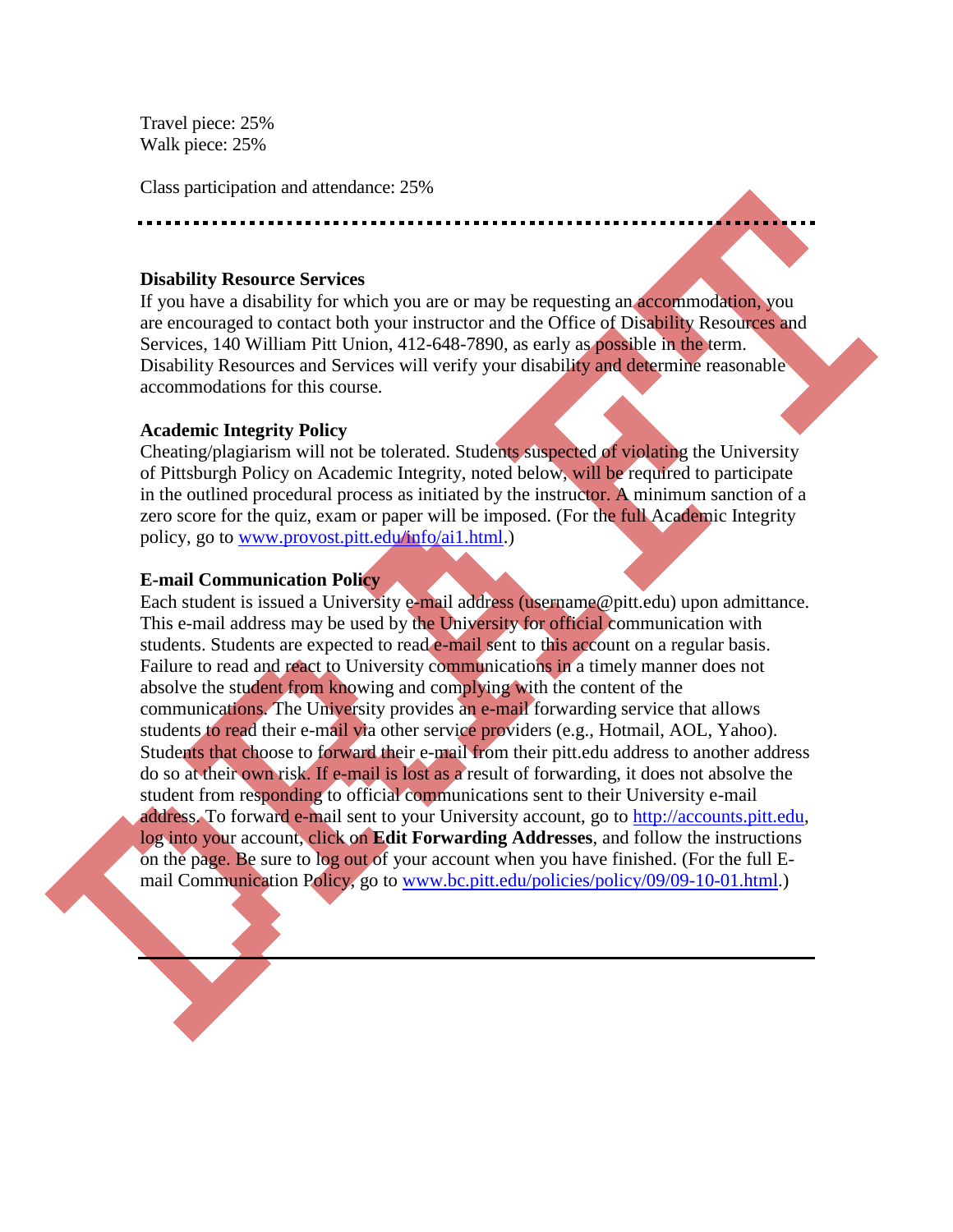# Tentative schedule

# **Week 1, Class 1**

Hour 1

**Introductions** Hour 1. 9 to 10 On board: Writing Your Name

Read: Amy Krouse Rosenthal, Amy Robert Hass, My Name is Dmitry..."

Write for 20 minutes about one of your names--its origin, its history, its meaning, its weights, its meaning, its implications, its associations, its stories...

Hour 2 10 to 11

Read: Terrance Hayes, Wind in a Box

Write for thirty minutes taking on the form of Terrance Hayes' poem: in which you think about the what, who, when, and so on, that you come from, including both imagined things, particular stories, true stories, and facts. You don't have to write it as a poem but you are certainly encouraged to do it if you want. Who are you? If you had to describe what it feels like to be you, how would you do it? What are the important stories, myths, images, moments?

# **Class 2**

Hour 1. 9 to 10 Models: Kimiko Hahn, Firsts in No Particular Order Max Frisch, Catalogue

Write:

What are your first impressions of the city, the country, as a list or as prose? 20 minutes?

# Starting with Description

Talk about description and detail, learning to wait for the sensory detail rather than jumping to an opinion, learning to to slow down your noticing. As a way to dissolve your use of cliches and easy snap decisions.

Hour 2 10 to 11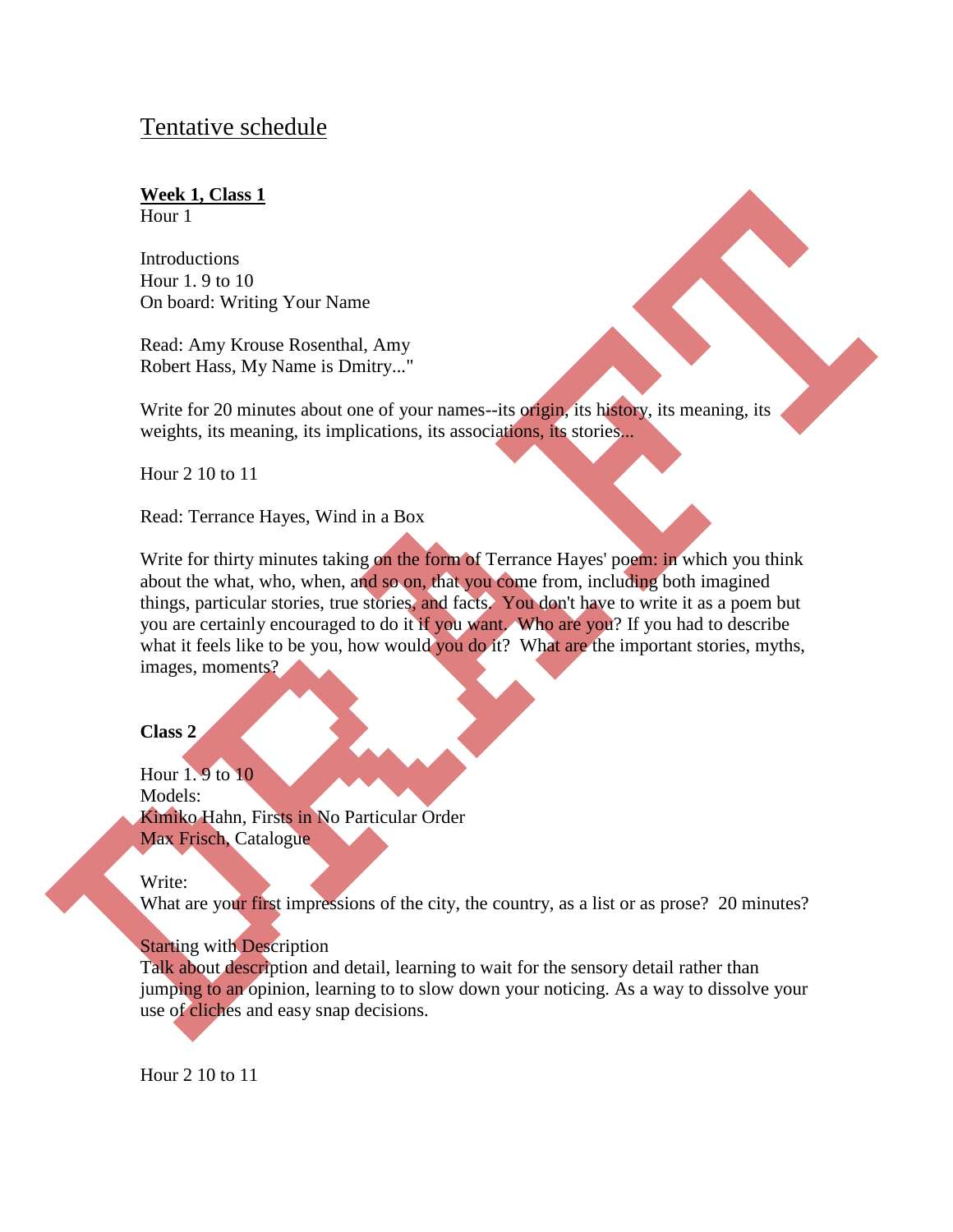Read: Read: Cynthia Ozick, "The Shock of Teapots"

Revision of First Impressions piece: Choose one object from your earlier list and really concentrate on it in a new piece, extending those first thoughts by describing the object, as well as the environment around it, and then pivot and examine how your own state of mind, your expectations, and your education might be influencing the way you see this thing. In what ways does this self-examination change the way you originally saw your object?

30 minutes

Everybody reads out loud.

Homework:

Turn one of your impressions into a 500 word piece. You'll give those to me in class tomorrow. Feel free to write me a note about your experience as a writer, as well as your hopes and goals for this class.

# **Class 3**

Hour 1. 9 to 10

Write: Choose a new object from yesterday's list of impressions or from something new you encountered yesterday and describe it to someone who has never seen it or who might misunderstand it. (20 minutes)

Read: Kathleen Norris, Rain Sven Birkerts, In Another City

Notice how Norris and Birkerts get us involved in their pieces. Take 15 minutes and see if you can't imitate in some way both of their approaches.

30 minutes

Hour 2 10 to 11 Write: Taking David Young, Four About Heavy Machinery

Take either the object you just worked on or another object from your initial list and approach that thing from four very different directions. What directions does Young approach Heavy Machinery from? How does he use the initial subject and where does he drift away from it?

Read and quick workshop of pieces.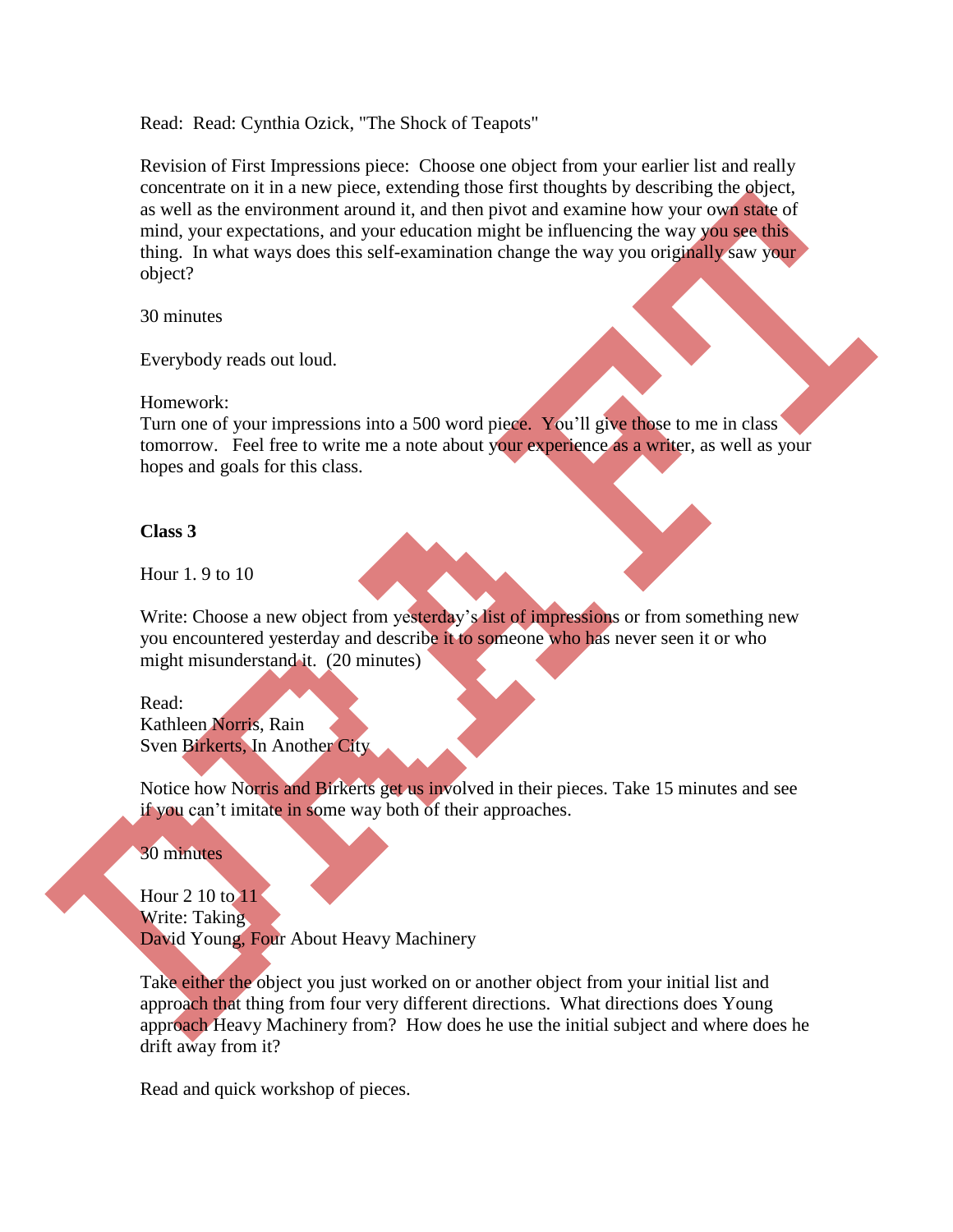Homework: Revise one of your pieces for the blog. Bring in enough copies for everyone.

**Class 4**

# **Workshop Day**

All class-- 9 to 11

In-class workshop. Everyone reads his or her piece for the blog.

Questions for listeners: We'll try to respond in this order-- Is the story there? Are there any basic construction and clarity problems? Then, where are there clichés or a lack of precision in the imagery? Then, last, in terms of style/texture. Can the writing be improved/sharpened?

# **Homework: by midnight tonight**

**Post on Courseweb at least one piece of writing you'd be willing to put up on the class blog.** 

Homework for next class: Reading Assignment for next class: Read Adam Hochschild, Travel Writing Victor Merina's Reporting Across Cultures S. Mitra Kalita's Reporting On Your Own

Assignment: For next class, bring in a 250-500 word description of at least one stranger you see today.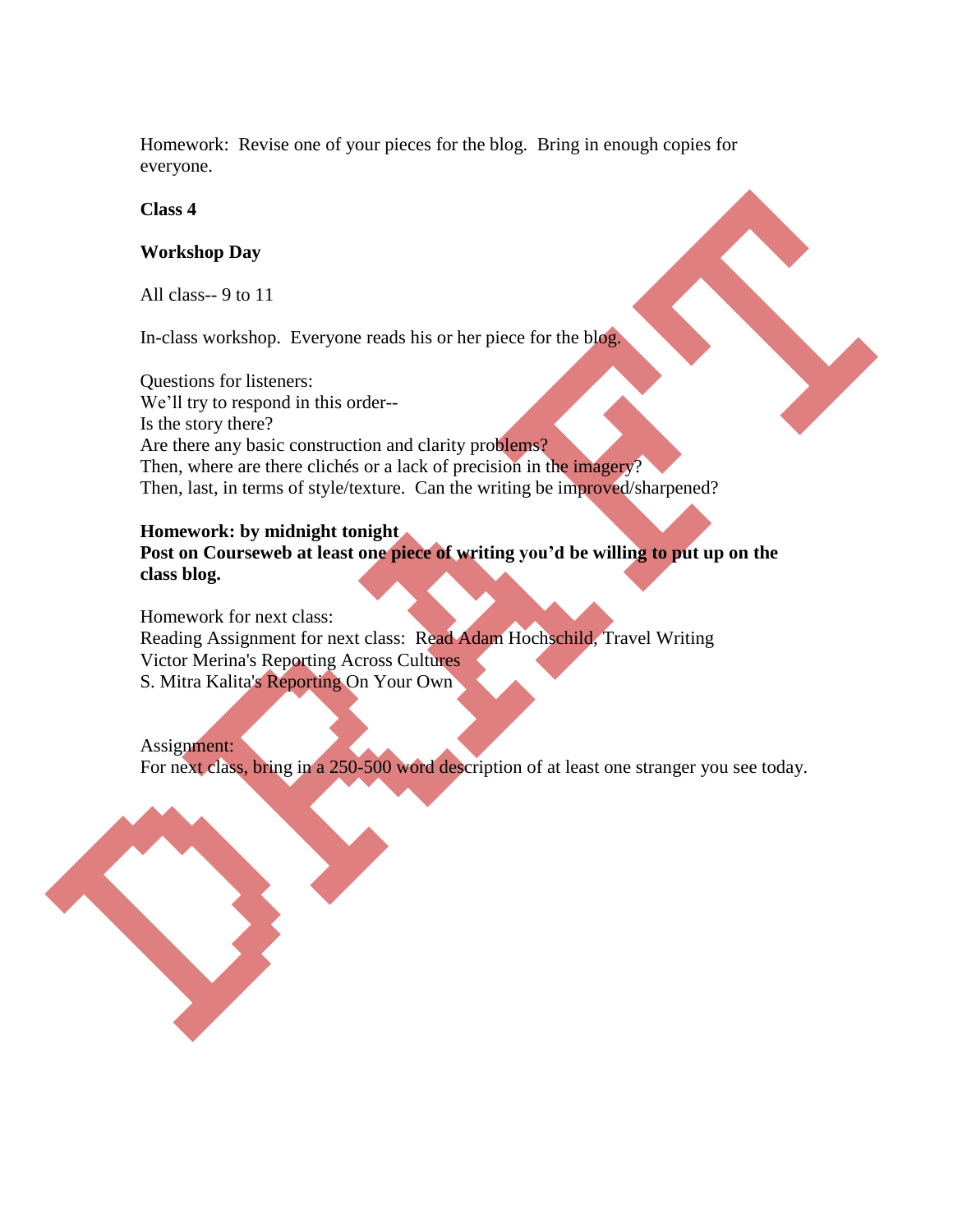# **Week 2, Class 1**

Hour 1. 9 to 10

Talk about the Hochschild, Merina, and Kalita pieces. What do they all say about writing across cultures? Is there anything you'd add/modify/disagree with, based on your experience so far?

Read:

Read in class: Mary Oliver, Singapore Dorianne Laux, Laundromat Birkerts, Starbucks

Hour 2 10 to 11 Walkabout:

Write a portrait of a mysterious person you encounter as you're walking around. Be careful to describe the person, what he or she is doing, and where they're doing it. Be equally careful, once you've established those details, to interrogate your own perceptions. Describe this person vivdly and accurately, so we can see why they seem mysterious to you—is there some discomfort about what they look like or what they're doing? Are there any differences between you and this person in terms of race, class, gender, and so on, that you might be able to notice? Stay away from making judgments until you've provided details to justify them.

Let's shoot for a piece of about five pages of description.

Homework: Read Birkerts' essay Everyday

*Assignment for next class: write a 500-750 word portrait of someone no one else might notice, but who strikes you for some reason. Describe that person. Don't try to explain his or her thought except through the evidence of his or her actions, the details. You can say, "I imagine," but then be clear why the evidence leads you to imagine what you do...*

#### **Class 2**

#### Hour 1. 9 to 10

Bring in your portrait(s). We'll do a read around first and then break into peer review workshops.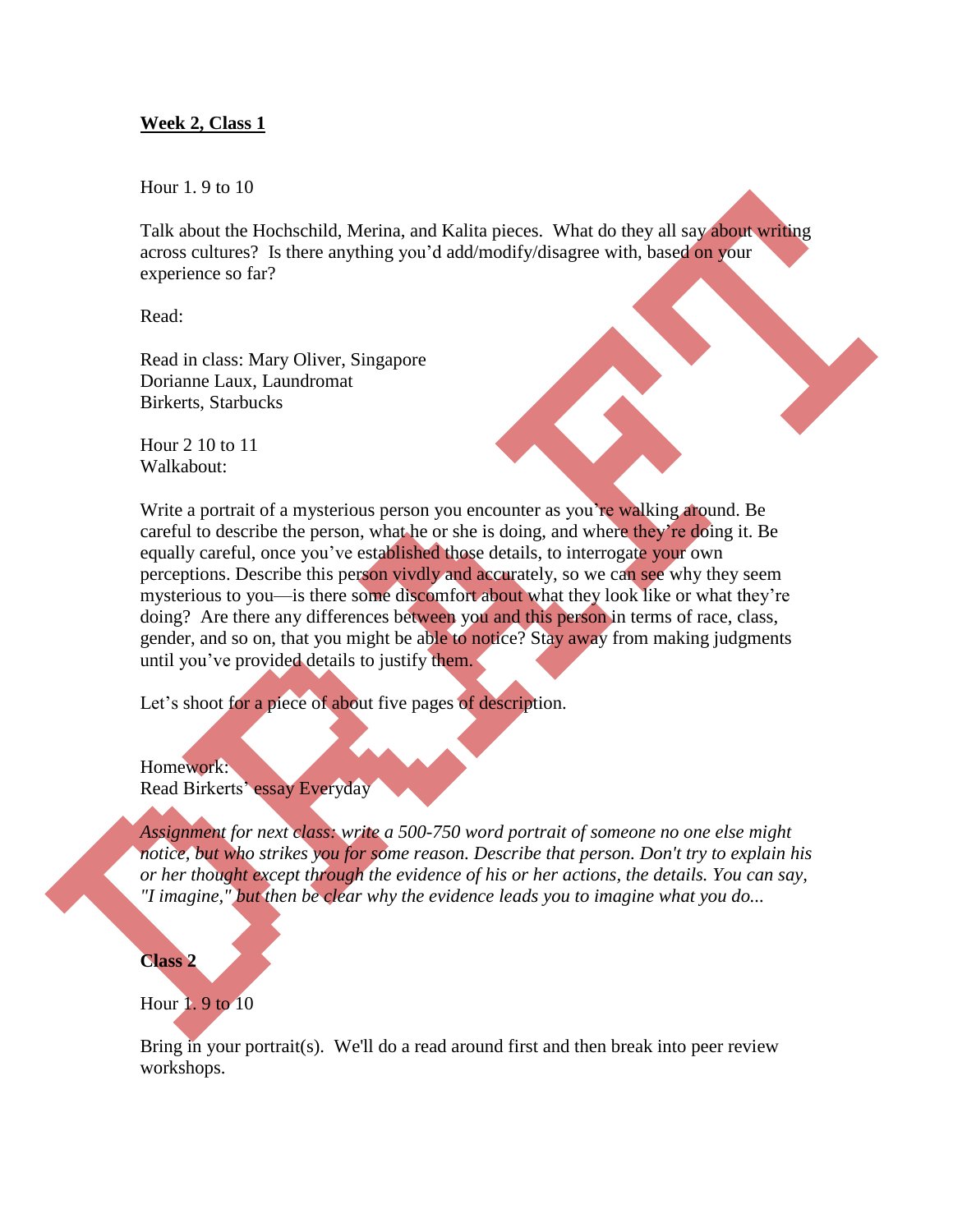Hour 2 10 to 11

Henry Louis Gates, Sundays Sheila Squillante, Four Menus (@Brevity) Alison Townsend, Valentine (@Brevity)

What have you eaten here so far? What is surprisingly new or surprisingly common? Where did you eat it? Was there a story around it? Did you eat it on a dare or by mistake? Does it have a history to it? Write about an encounter with either a strange food you've encountered on your travels OR a familiar food you want people to see in a new way. See if you can't get all the senses in your piece somehow, although try not to use the words: sight, hearing, taste, touch, smell.

20 minutes.

Homework: Bring in one of your portraits (of a person or an dining experience) for next class.

#### **Class 3**

9 to 11 Workshop Day

In-class workshop. Everyone reads his or her piece for the blog.

Questions for listeners: We'll try to respond in this order--Is the story there? Are there any basic construction and clarity problems? Then, where are there clichés or a lack of precision in the imagery? Then, last, in terms of style/texture. Can the writing be improved/sharpened?

# **Class 4**

Hour 1. 9 to 10 Preparing to Travel: Two Forms

Read: Kimiko Hahn, Utica Station Wang Ping,

Work on a zuihitsu--choose a word from the envelope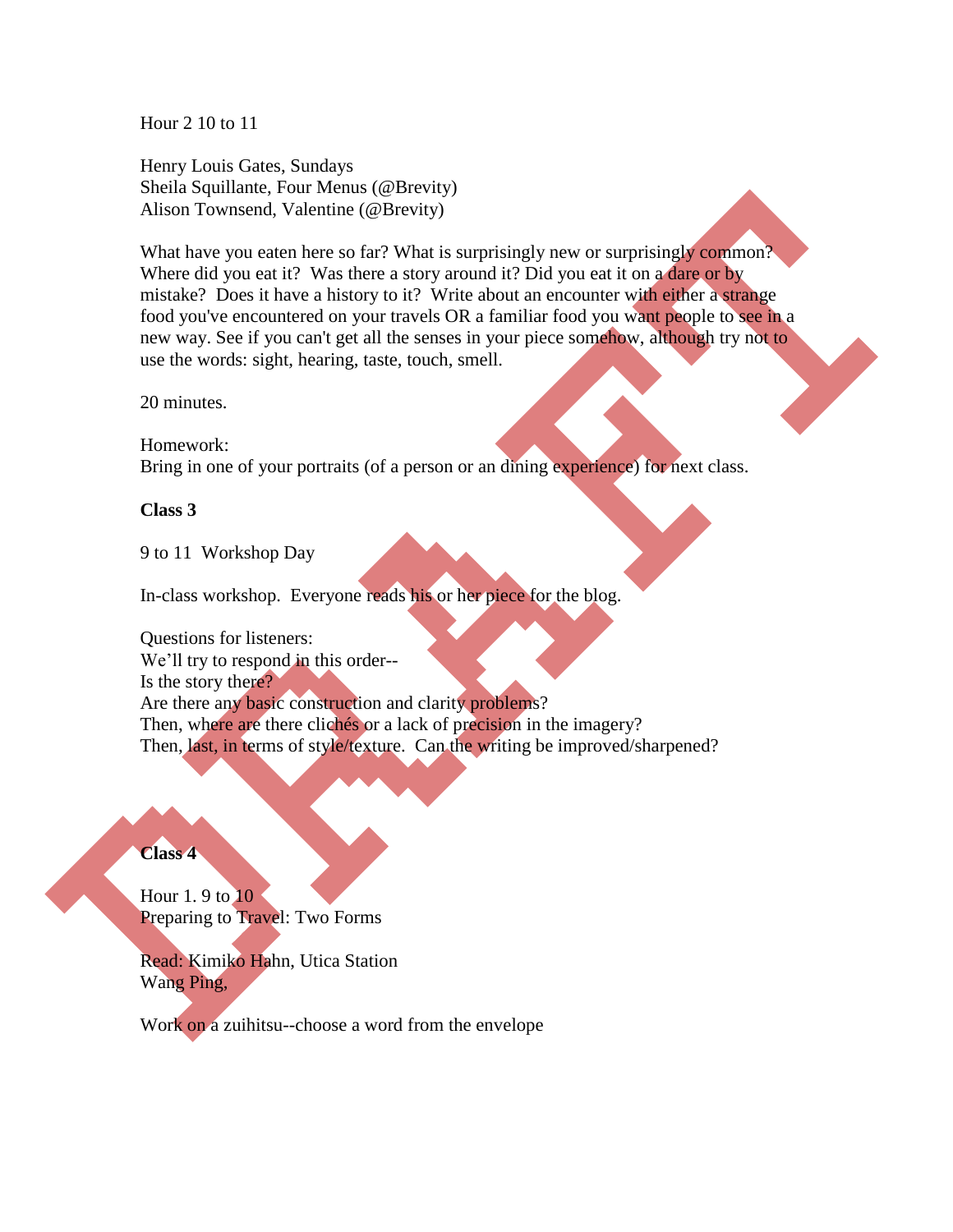Let your mind work associatively--what connections are there to make? What disconnections? Is there a general connection/conclusion/question by the end? How does this end?

Hour 2 10 to 11 Discuss a traditional magazine piece structure-- Read: Carolyn See's "Structure of a Magazine Article" piece

Read: Kitchen's "Culloden"

*Assignment: Collect, over the course of our trip, at least ten written pages of information that you could use to construct a 5 to 7 page piece about some specific part of the trip. What issues or images particularly struck you? What is its history? How does it function? Where did you see it? and so on.*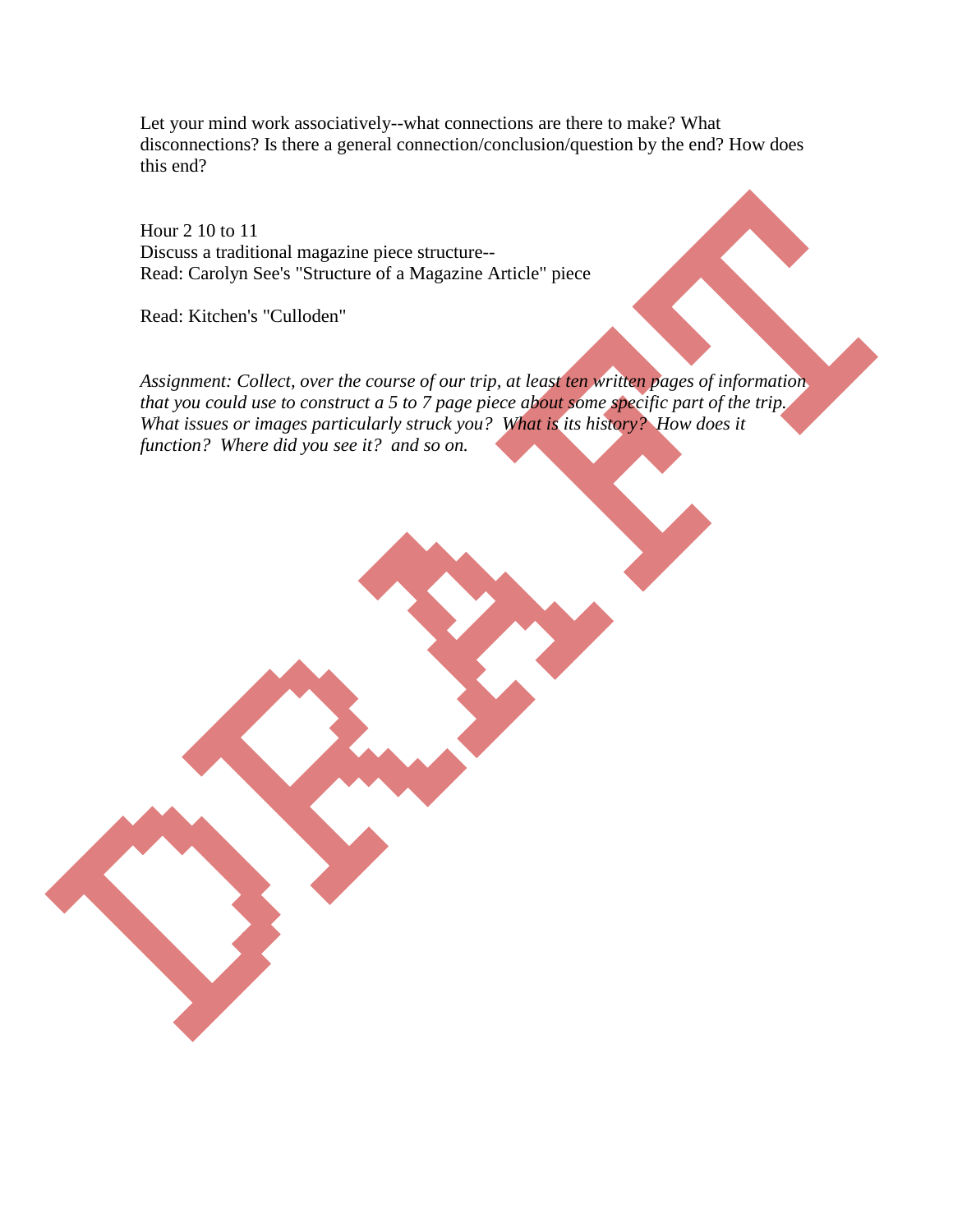# **Week 3, Class 1**

*Bring in your journals and any notes you've collected over the course of the trip.*

Warm-up: Read Emily Hiestand, Afternoon Tea.

Try to think of some interesting words that are important to Scotland, that someone traveling here should know.

Hour 9:30 to 11

Let's go back to the Kimiko Hanh piece Utica Station and the Judith Kitchen piece Culloden. Discuss the way the pieces are organized differently.

Choose either the looser form of the zuihitsu or the more structured form of the travel article, and begin your piece about the trip. Where will it start? Was there a word you might want to begin with, one that became more and more important or mysterious or resonant over the course of our travel?

Write for thirty minutes on the travel piece. Aim for at least five to seven pages. I'll be coming around in case anyone wants to talk something out.

# **Class 2**

Peer workshopping travel pieces for organization and content development.

# **Class 3**

Peer workshopping for basic editing issues and correctness.

# **Class 4**

Travel pieces are due. Conferences with me about travel pieces

*Homework: Get a map and some colored pens or pencils. Read the Edwin Muir and Bill Bryson pieces about Edinburgh. Circle or note important terms they use and how they use the city itself as a way to think about issues. Then, take a walk yourself to someplace you know or someplace you've wanted to explore.* Write down anything that strikes you as interesting or important about your time here. You can take photos but try not to do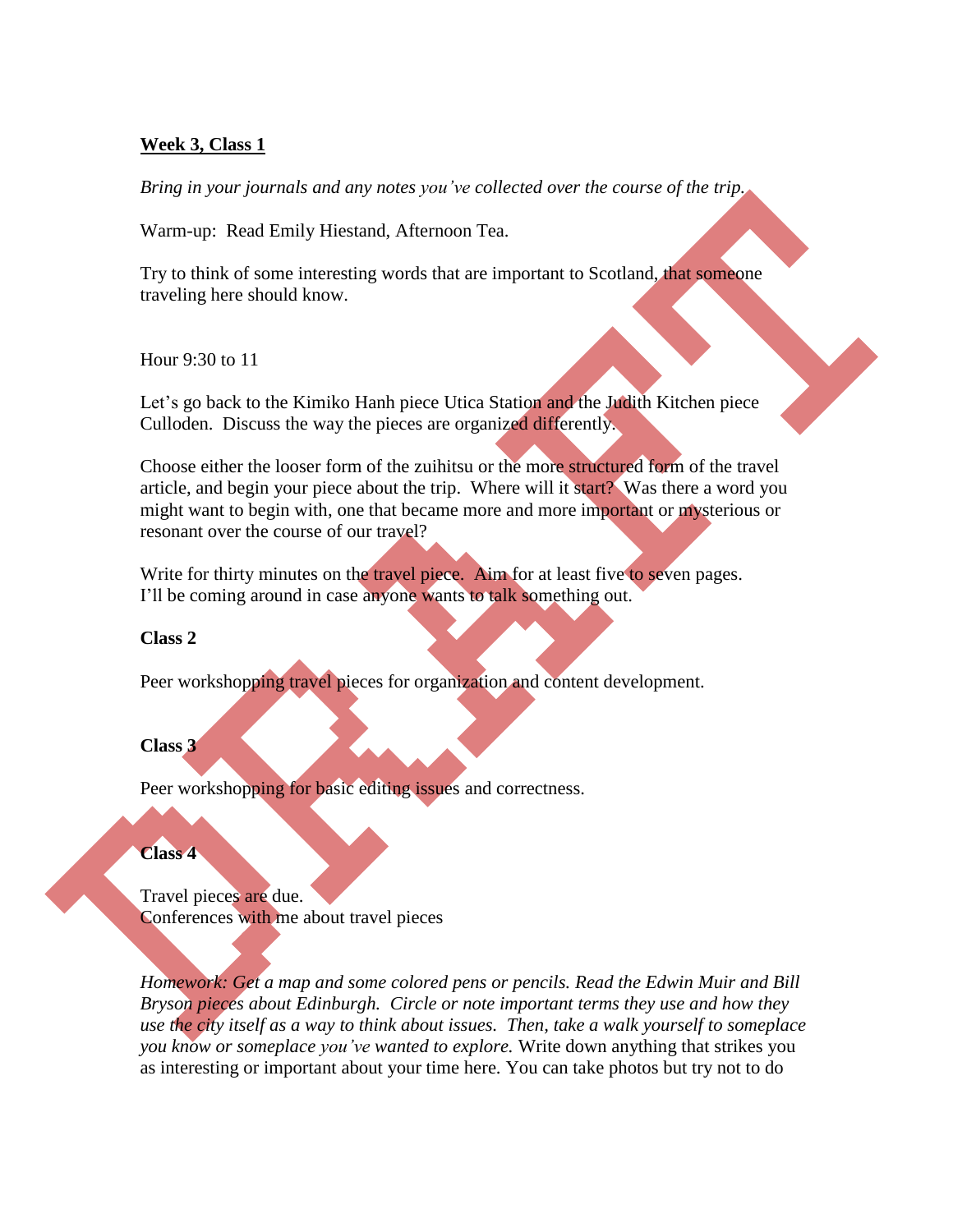that first. Try to describe things first, and to work on small details first rather than the large ones anyone could see.

Try to compile at least ten pages of details about landmarks, small things, favorite places, interesting people, historical sites, and anything that catches your eye.

Keep track of your route on the map.

Write up your walk, so that if someone else wanted to take it, they could. Be careful not to simply be touristy but to think seriously about the depth of experience you've had at this point. Are there things along your walk that are invisible to someone else, or might be? Bring it to next class.